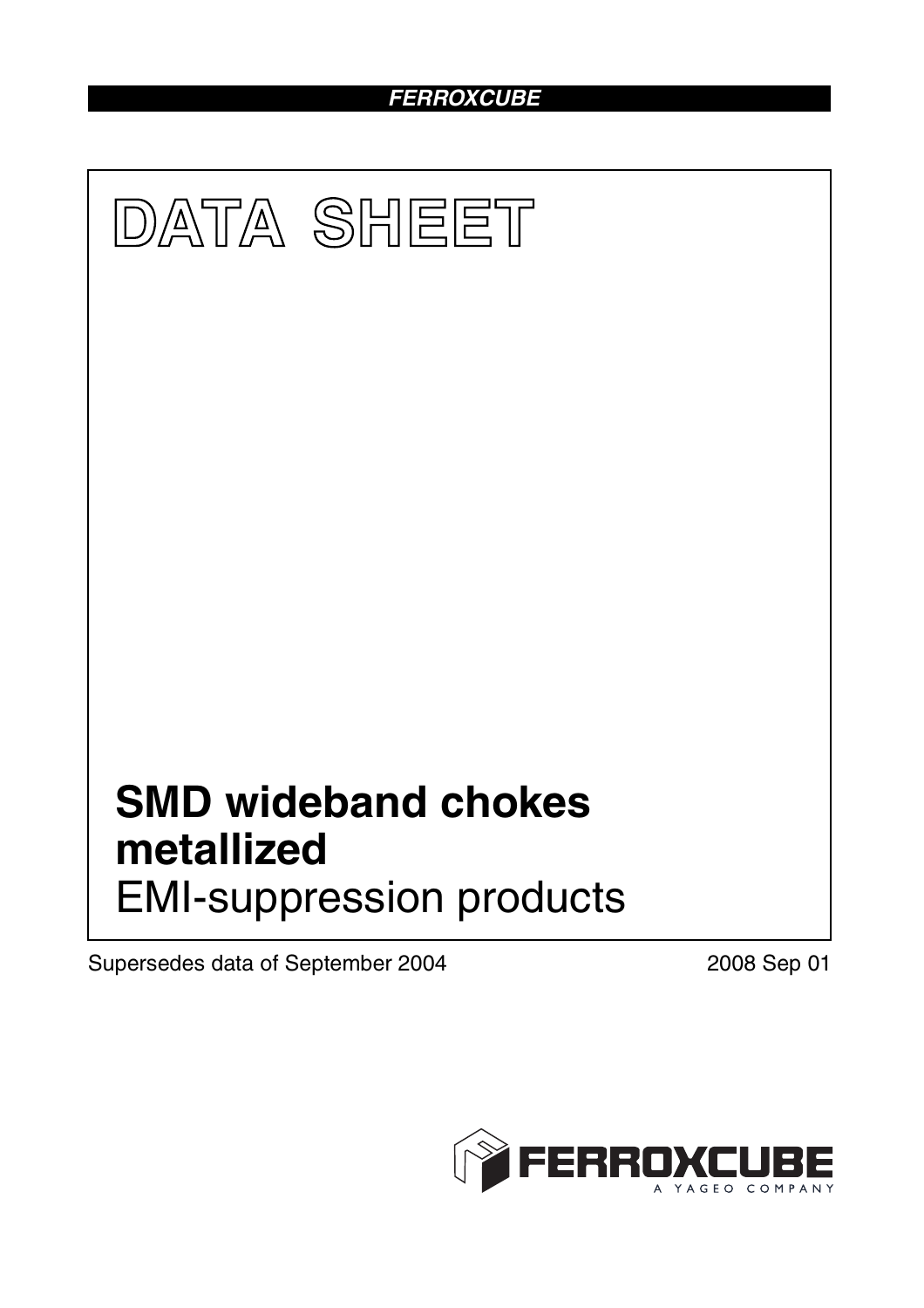## **SMD wideband choke metallized WBSM2.5-5/4.8/10**

| <b>ITEM</b>      | <b>SPECIFICATION</b>                           |
|------------------|------------------------------------------------|
| Strip material   | copper (Cu), tin (Sn) plated                   |
| Metallization    | copper-tin (CuSn)                              |
| Solderability    | "IEC 60068-2-58", Part 2, Test Ta,<br>method 1 |
| Mass             | ≈0.9 q                                         |
| Taping<br>method | "IEC 60286-3" and "EIA 481-2"                  |

## **Grades, parameters and type numbers;** see Fig. 1

| <b>GRADE</b> | $ Z_{typ} ^{(1)}$<br>( $\Omega$ ) | at f<br>(MHz) | <b>TYPE NUMBER</b>   |
|--------------|-----------------------------------|---------------|----------------------|
| 4B1          | 485                               | 25            | WBSM2.5-5/4.8/10-4B1 |
|              | 850                               | 100           |                      |
|              | 350                               | 300           |                      |

### **Note**

1. Typical values,  $|Z|_{min}$  is  $-20\%$ .



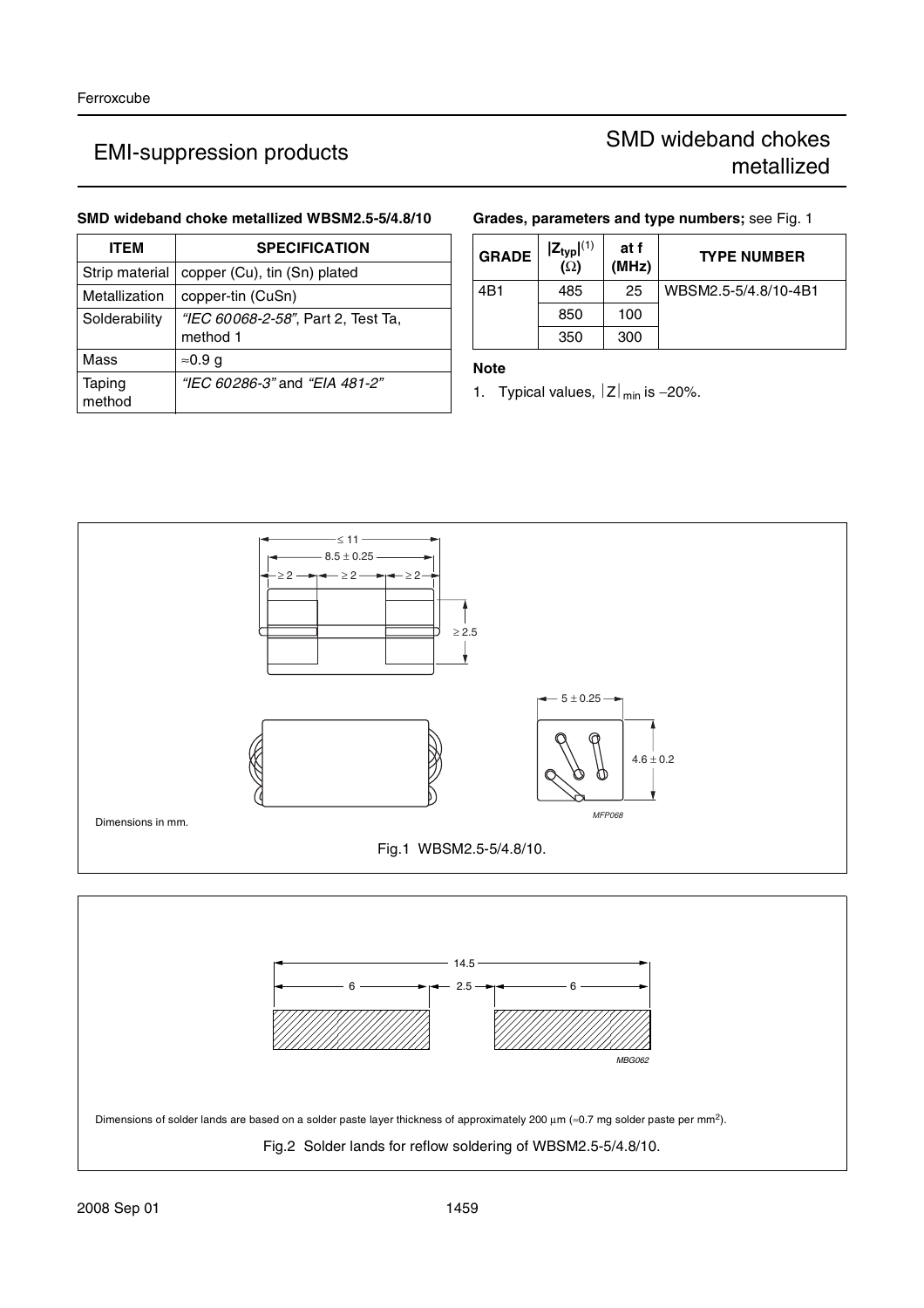## **Soldering profiles**



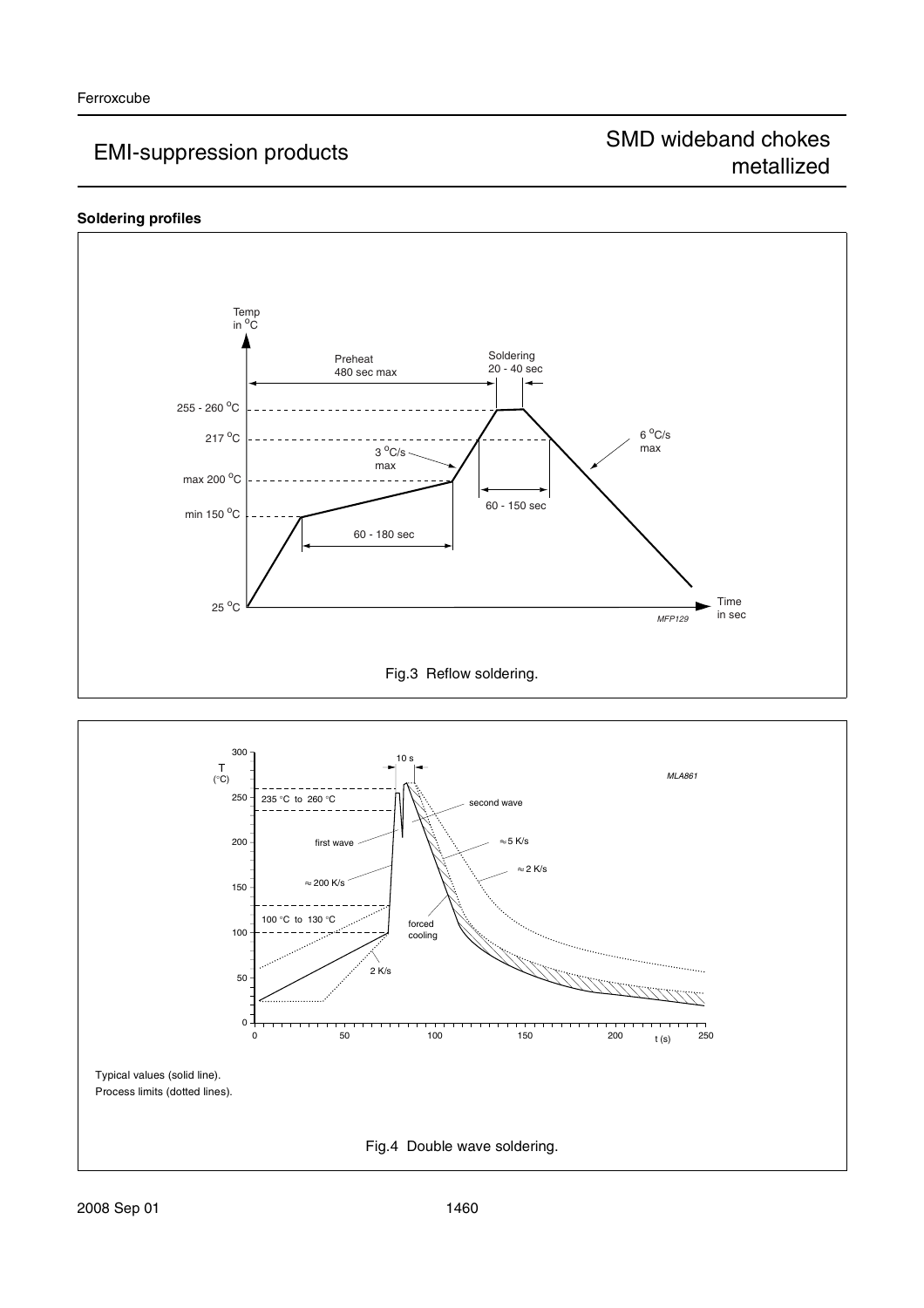# EMI-suppression products<br>
EMI-suppression products<br>
metallized metallized

## **BLISTER TAPE AND REEL DIMENSIONS**



| <b>SIZE</b>    | <b>DIMENSIONS (mm)</b> |
|----------------|------------------------|
|                | WBSM2.5-5/4.8/10       |
| A <sub>0</sub> | 5.51                   |
| $\mathsf{B}_0$ | 11                     |
| $K_0$          | 5.03                   |
| Τ              | 0.36                   |
| W              | 24                     |
| E              | 1.75                   |
| F              | 11.5                   |
| $D_0$          | 1.5                    |
| $D_1$          | $≥1.5$                 |
| $P_0$          | 4.0                    |
| $P_1$          | 8.0                    |
| P <sub>2</sub> | 2.0                    |

|  |  | <b>Table 1</b> Physical dimensions of blister tape; see Fig. 5 |  |
|--|--|----------------------------------------------------------------|--|
|  |  |                                                                |  |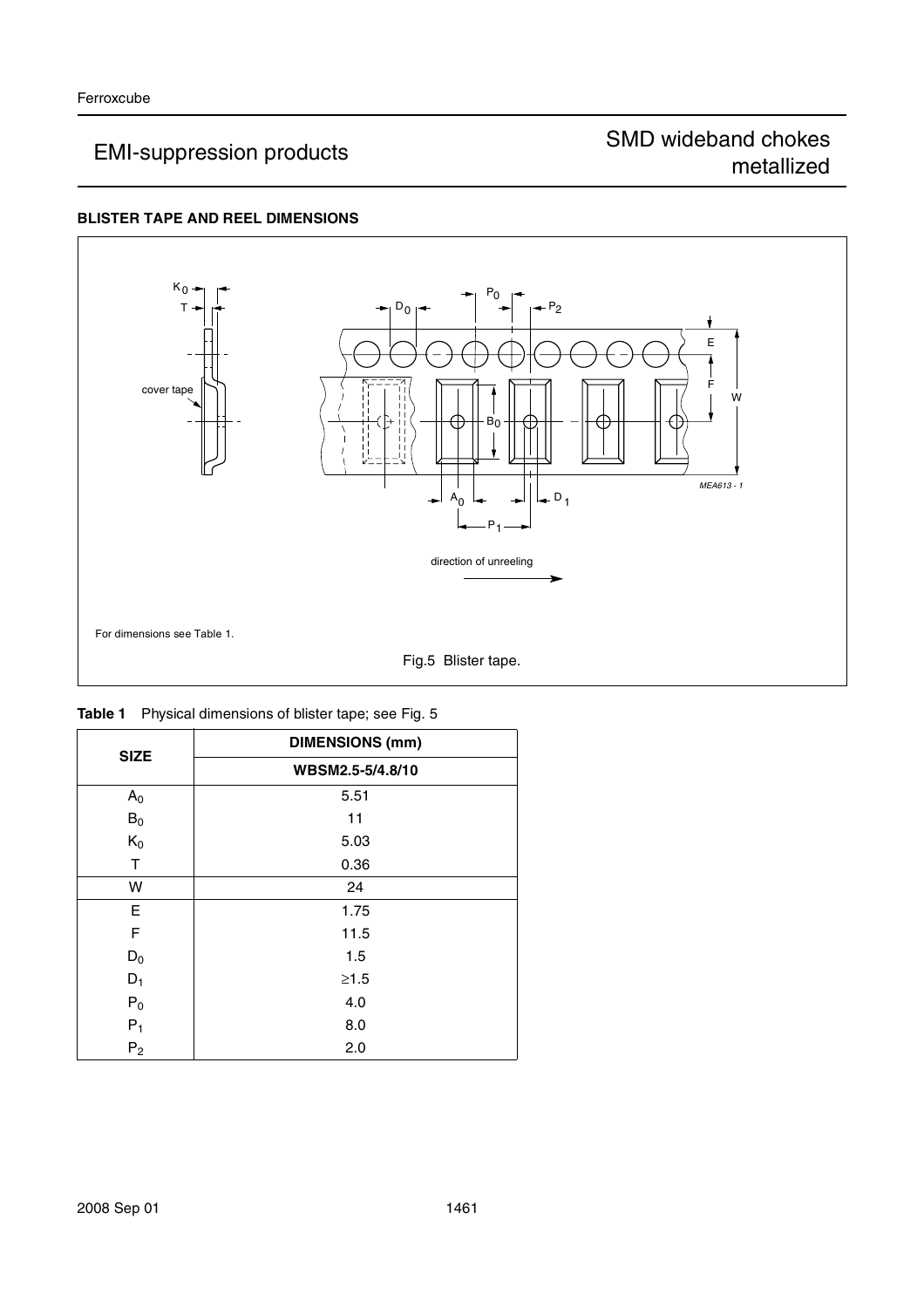

## **Table 2** Reel dimensions; see Fig.6

| <b>SIZE</b> | <b>DIMENSIONS (mm)</b> |           |      |       |
|-------------|------------------------|-----------|------|-------|
|             | -                      | N         | W    | $W_2$ |
| 24          | 330                    | $100 + 5$ | 24.4 | ≤28.4 |